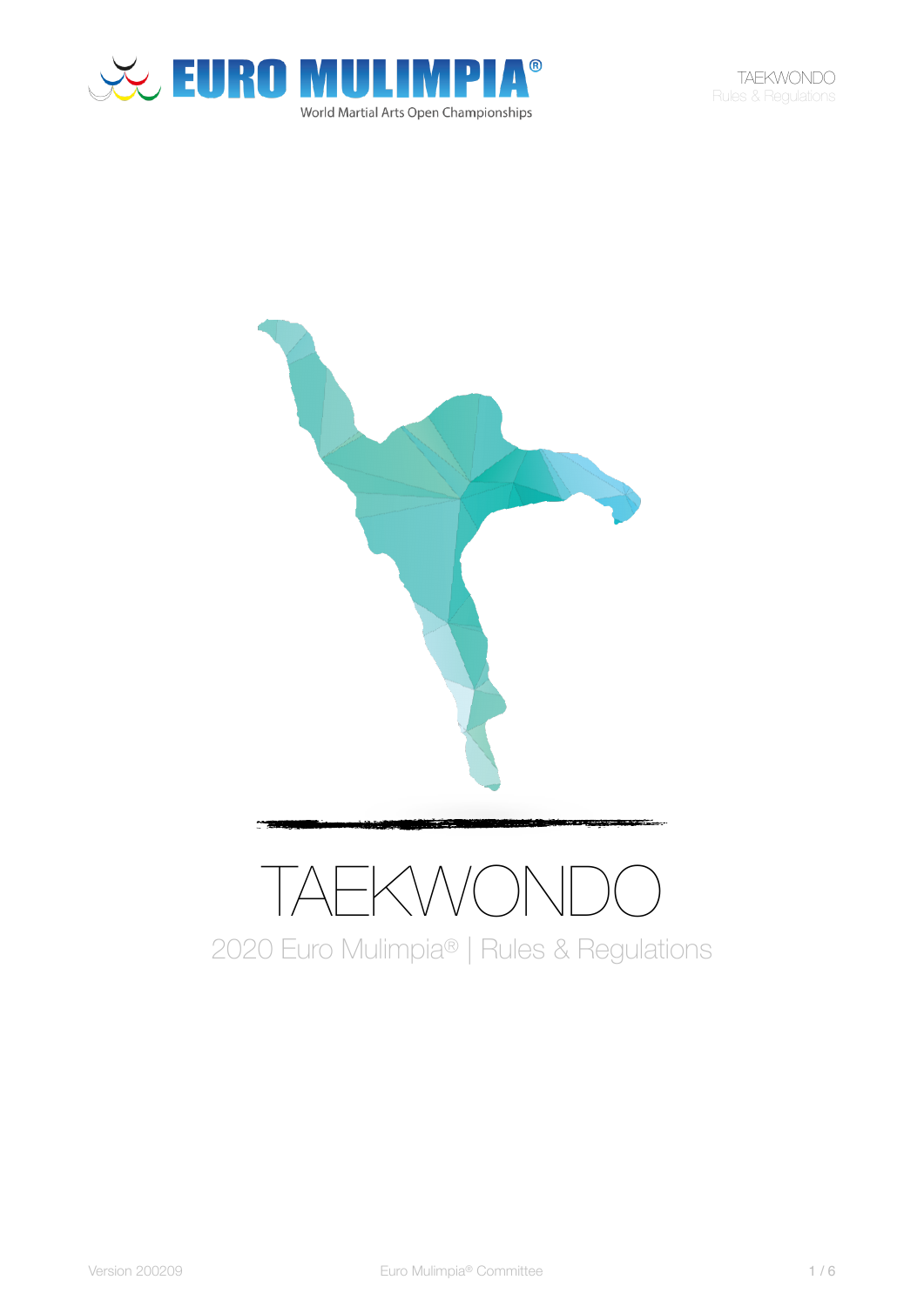

## **GENERAL RULES**

- 1. This tournament is governed by the championship rules and guidelines of the World Taekwondo but is open to all member of Taekwondo practising federations.
- 2. All competitors must wear a complete Taekwondo uniform with authorized markings only (no visible clothing under the dobok).
- 3. Etiquette is of utmost importance within Taekwondo. In the event that a competitor shows bad etiquette, this may result in deduction of points or disqualification.
- 4. Note that in all divisions, male and female competitors may be combined. We reserve the right to combine or add divisions to best accommodate everyone.
- 5. Competitors will be assigned to a division based on their **age of May 30th, 2020**
- ❖*These rules and regulations are subject to change.*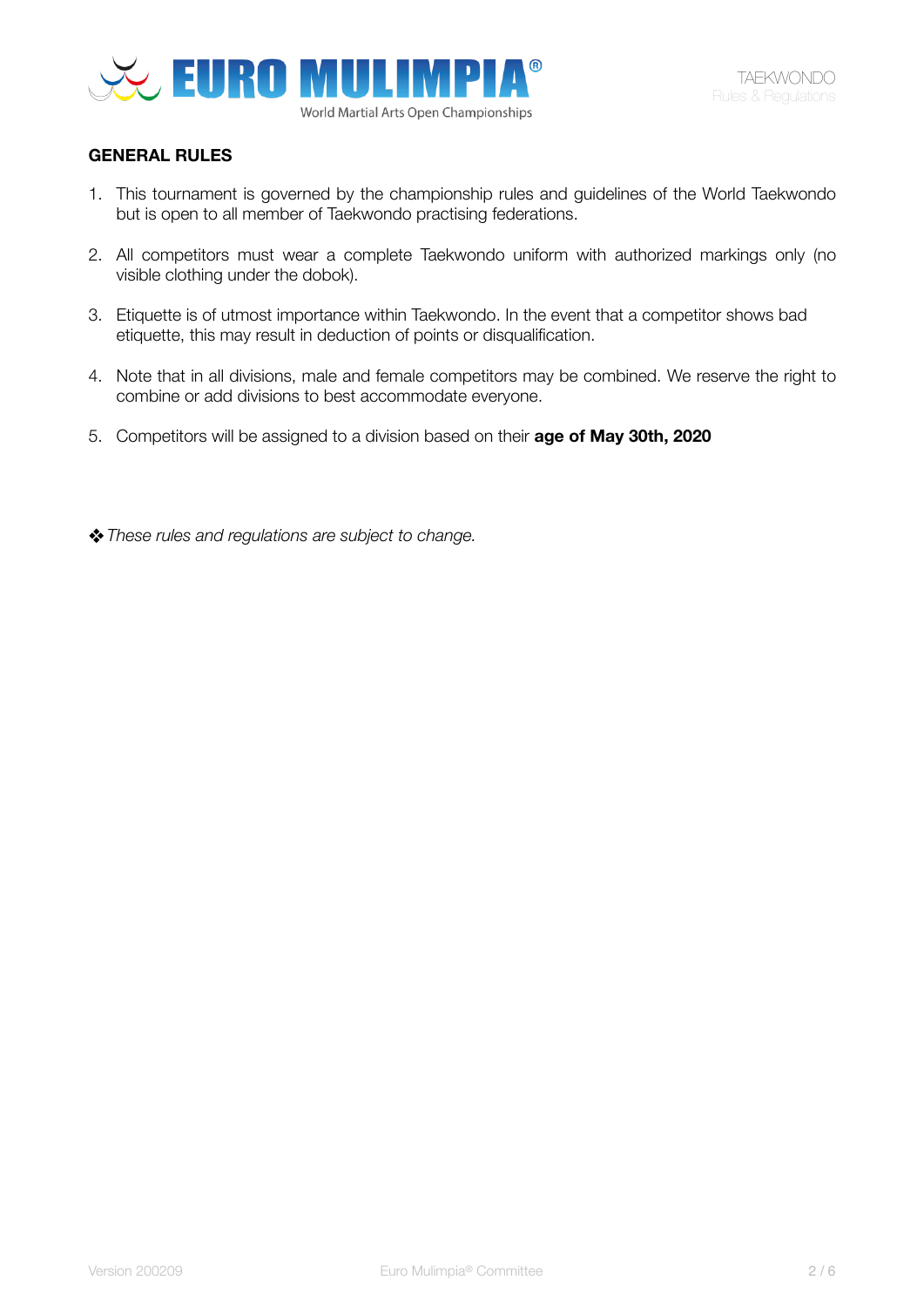

# **Categories & Divisions | Individual Competitions**

| <b>Category</b>                           | <b>Divisions</b>                       | <b>Candidates</b>       |
|-------------------------------------------|----------------------------------------|-------------------------|
|                                           | LK <sub>1</sub><br>$(10th - 5th Geup)$ | Age 10 and under        |
|                                           |                                        | Age 11-14               |
|                                           |                                        | Age 15-17               |
| <b>Individual Poomsae</b><br><b>Forms</b> |                                        | Age 18-39               |
|                                           |                                        | Age 40+                 |
|                                           | LK <sub>2</sub><br>(4th. - 1st Geup)   | Age 10 and under        |
|                                           |                                        | Age 11-14               |
|                                           |                                        | Age 15-17               |
|                                           |                                        | Age 18-39               |
|                                           |                                        | Age 40+                 |
|                                           | Dan/Poom                               | Age 10 and under        |
|                                           |                                        | Age 11-14               |
|                                           |                                        | Age 15-17               |
|                                           |                                        | Age 18-39               |
|                                           |                                        | Age 40+                 |
|                                           | Instructors & Masters                  | All ages - From 4th Dan |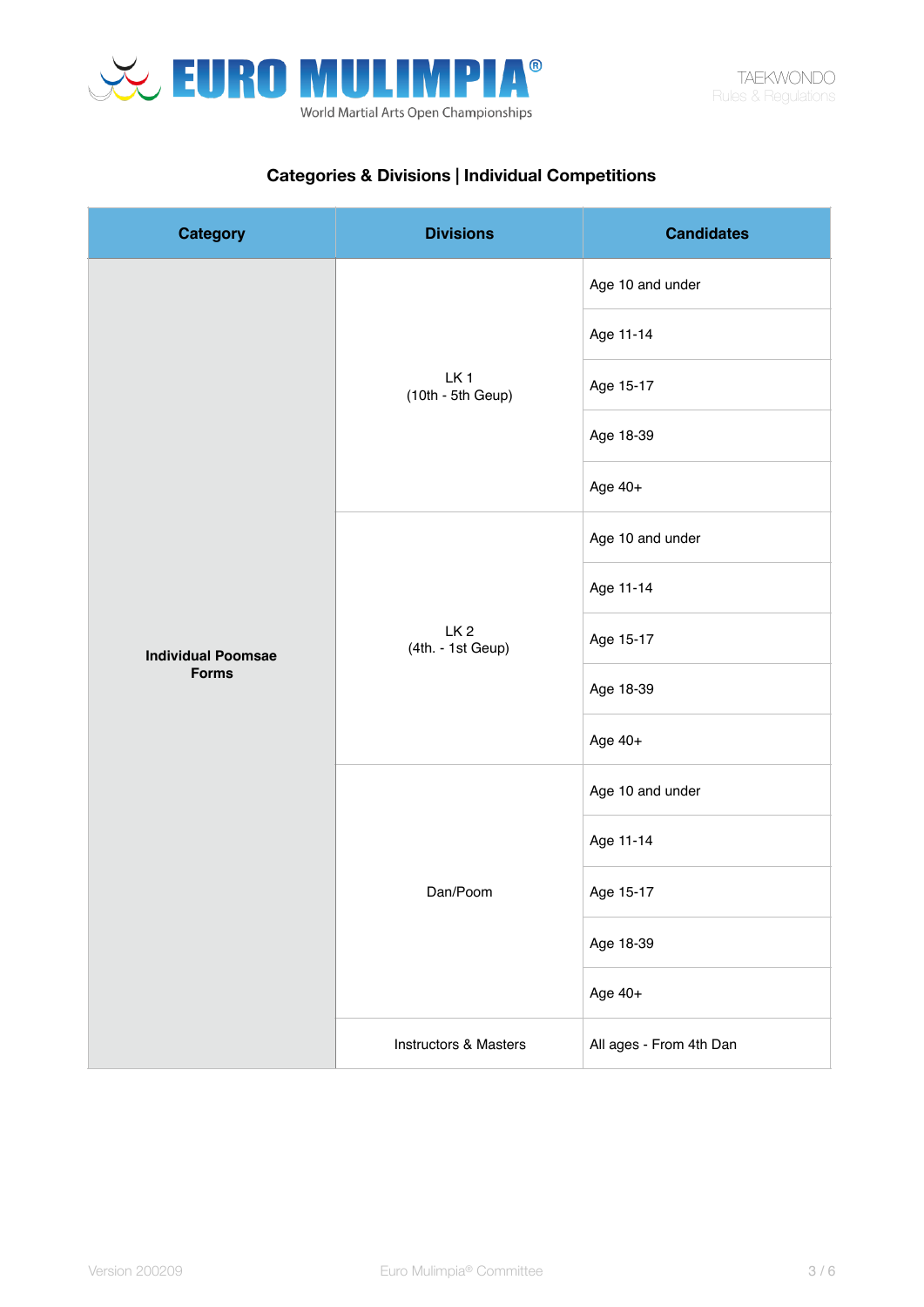

| <b>Category</b>                                      | <b>Divisions</b>   | <b>Candidates</b> |
|------------------------------------------------------|--------------------|-------------------|
| <b>Individual Kyokpa</b><br>Ap-Chaki<br>(Front Kick) | <b>Color Belts</b> | Age 10 and under  |
|                                                      |                    | Age 11-14         |
|                                                      |                    | Age 15-17         |
|                                                      |                    | Age 18+           |
|                                                      | Dan/Poom           | Age 10 and under  |
|                                                      |                    | Age 11-14         |
|                                                      |                    | Age 15-17         |
|                                                      |                    | Age 18+           |

| <b>Individual Kyokpa</b><br>Sonal-Chigi<br>(Hand Blade) | <b>Color Belts</b> | Age 10 and under<br>Age 11-14 |
|---------------------------------------------------------|--------------------|-------------------------------|
|                                                         |                    | Age 15-17                     |
|                                                         |                    | Age 18+                       |
|                                                         | Dan/Poom           | Age 10 and under              |
|                                                         |                    | Age 11-14                     |
|                                                         |                    | Age 15-17                     |
|                                                         |                    | Age 18+                       |

# **Categories & Divisions | Group Competitions**

| <b>Category</b>                     | <b>Divisions</b>         | <b>Candidates</b> |
|-------------------------------------|--------------------------|-------------------|
| <b>Group Poomsae</b><br>(3 persons) | Color Belts (all levels) | All ages          |
|                                     | Dan/Poom (all levels)    | All ages          |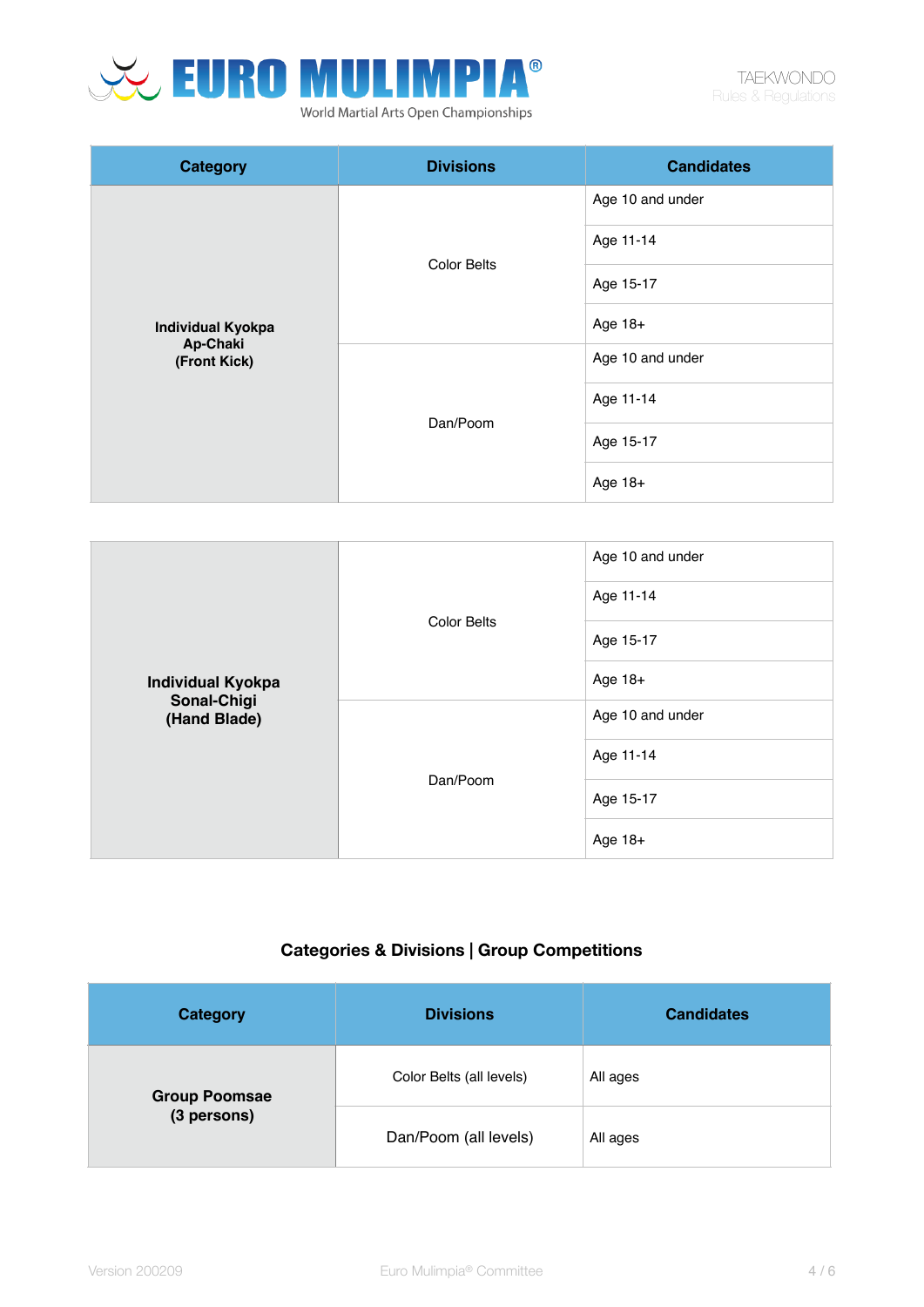

# **Rules & Regulations | Individual Competitions**

| <b>Individual Poomsae - Form</b>                                                                                                                                                                                                      |                                                         |  |
|---------------------------------------------------------------------------------------------------------------------------------------------------------------------------------------------------------------------------------------|---------------------------------------------------------|--|
| LK <sub>1</sub><br>$(10th - 5th Geup)$                                                                                                                                                                                                | Main and Final: The participant may choose the poomsae. |  |
| LK <sub>2</sub><br>$(4th. - 1st Geup)$                                                                                                                                                                                                | Main and Final: The participant may choose the poomsae. |  |
| Dan/Poom                                                                                                                                                                                                                              | Main and Final: The participant may choose the poomsae. |  |
| <b>Instructors and Masters</b>                                                                                                                                                                                                        | Main and Final: The participant may choose the poomsae. |  |
| Rules:                                                                                                                                                                                                                                |                                                         |  |
| Competition Rules of the World Taekwondo Federation                                                                                                                                                                                   |                                                         |  |
| KO-System: Two (2) competitors perform a Form at the same time<br>The better competitor (technique, power, dynamic) will come forth to the next round.<br>Three (3) judges decide about the performance by rising a blue or red flag. |                                                         |  |
| There is no demand which Form has to be performed<br>۰                                                                                                                                                                                |                                                         |  |
| All competitors must wear a complete white Taekwondo dobok.<br>۰                                                                                                                                                                      |                                                         |  |
| For individual Poomsae only: different Poomsae has to be performed in each round.                                                                                                                                                     |                                                         |  |

## Group Form:

One Team consists of three participants